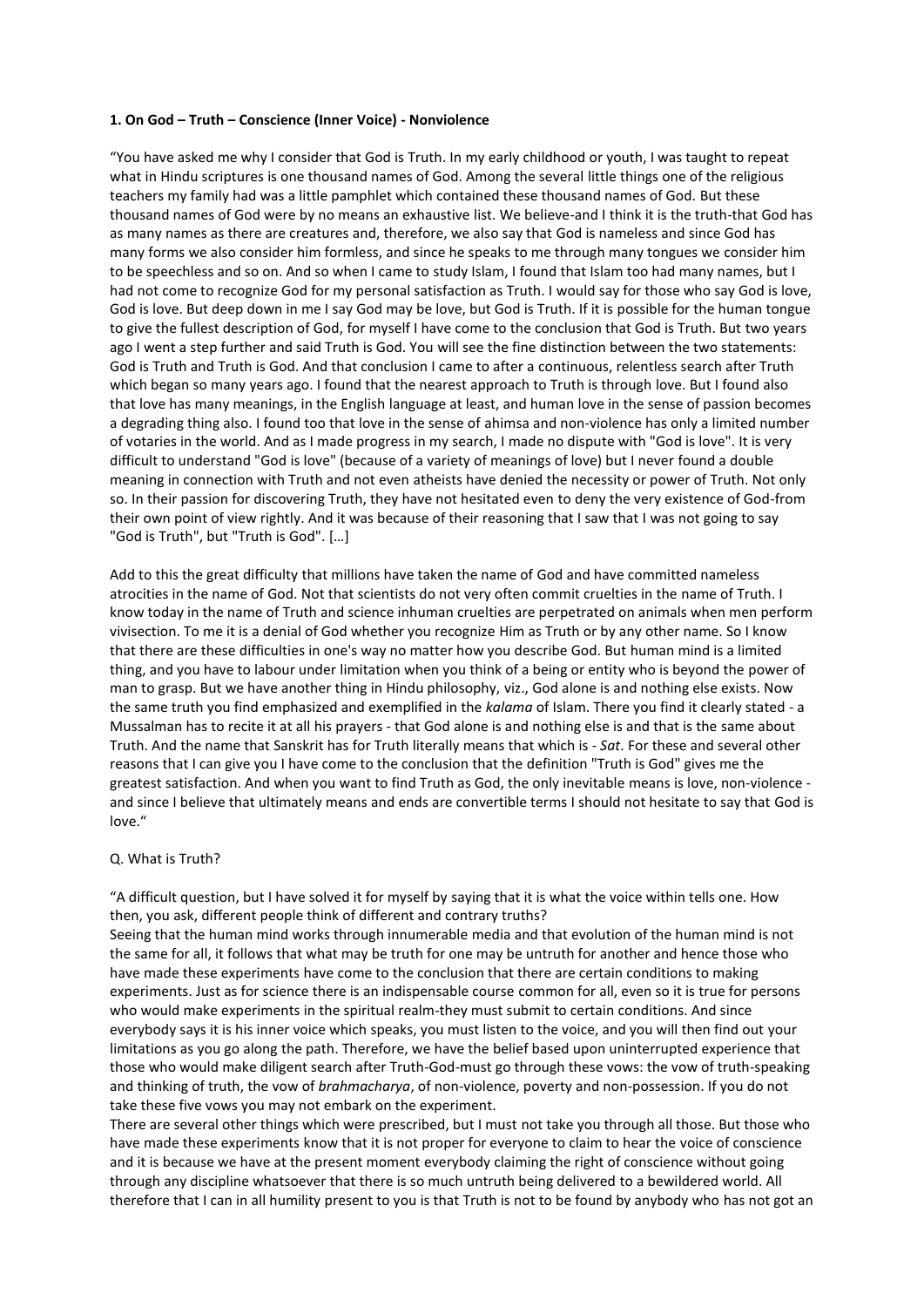abundant sense of humility. If you would swim on the bosom of the ocean of Truth, you must reduce yourself to a zero. Further than this I may not tonight go along this fascinating path."

M. K. Gandhi: Speech at Meeting in Lausanne. December 8, 1931. In: The Collected Works of Mahatma Gandhi. Volume 48, page 404 ff.

[https://www.gandhiheritageportal.org/cwmg\\_volume\\_thumbview/NDg=#page/438/mode/2up](https://www.gandhiheritageportal.org/cwmg_volume_thumbview/NDg=#page/438/mode/2up)

# **2. On the First World War (1914 – 1918)**

"The last War, falsely called great, has taught you and humanity many a great lesson. Human nature during that War did not by any means shine at its best. No fraud, no lie, no deceit was considered to be too much in order to win the War. Foulest charges were flung by a set of partisans belonging to one nation against another and these were reciprocated with double vehemence. No cruelty was considered too great. Nothing was considered base or mean in order to compass the destruction of the enemy. Suddenly as in a flash the friends of yesterday became the enemy of today. No honour was safe, nothing was spared, and historians tell us that there never was so much blood spilled as during the last War. […]

At this time there is a message of hope coming from India. India is trying to attain its liberty through nonviolent and truthful means. She has been endeavouring to follow out these means during the last ten years. Tens of thousands have taken part in this movement. Those who have studied the movement have come to the conclusion that it is making a steady headway. I suggest to you that if India can give an ocular demonstration of the fact that India can win liberty without shedding a drop of blood, it would be a great lesson for the world. You have been trying to discover a moral equivalent for war. It is possible that the method that India has adopted is the exact equivalent for war. I know it is as yet too early to say anything with confidence."

M. K. Gandhi: Speech at Meeting in Lausanne. December 8, 1931. In: The Collected Works of Mahatma Gandhi. Volume 48, page 409 f.

[https://www.gandhiheritageportal.org/cwmg\\_volume\\_thumbview/NDg=#page/442/mode/2up](https://www.gandhiheritageportal.org/cwmg_volume_thumbview/NDg=#page/442/mode/2up)

### **3. On World Federation**

"My democracy means every man is his own master. I have read sufficient history and I did not see such an experiment on so large a scale for the establishment of democracy by non-violence. Once you understand these things you will forget the differences between the Hindus and the Muslims. The resolution that is placed before you says we do not want to remain frogs in a well. We are aiming at a world federation! in which India would be a leading unit. It can come only through non-violence. Disarmament is only possible if you use the matchless weapon of non-violence. […]

I want you to adopt non-violence as a matter of policy. With me it is a creed, but so far as you are concerned I want you to accept it as policy. As disciplined soldiers you must accept it in toto and stick to it when you join the struggle."

M. K. Gandhi: Speech at All India Congress Committee Meeting. Bombay, August 7, 1942; The Hitavada, 9-8- 1942; also The Bombay Chronicle, 8-8-1942. In: The Collected Works of Mahatma Gandhi. Volume 76, page 381.

[https://www.gandhiheritageportal.org/cwmg\\_volume\\_thumbview/NzY=#page/420/mode/2up](https://www.gandhiheritageportal.org/cwmg_volume_thumbview/NzY=#page/420/mode/2up)

### **4. On Nonviolent India and World State**

"If I can get freedom for India now through non-violent means, power of non-violence is firmly established, Empire idea dissolves and world State takes its place, in which all the States of the world are free and equal, no State has its military, there may be a world police to keep order in the absence of universal belief in nonviolence."